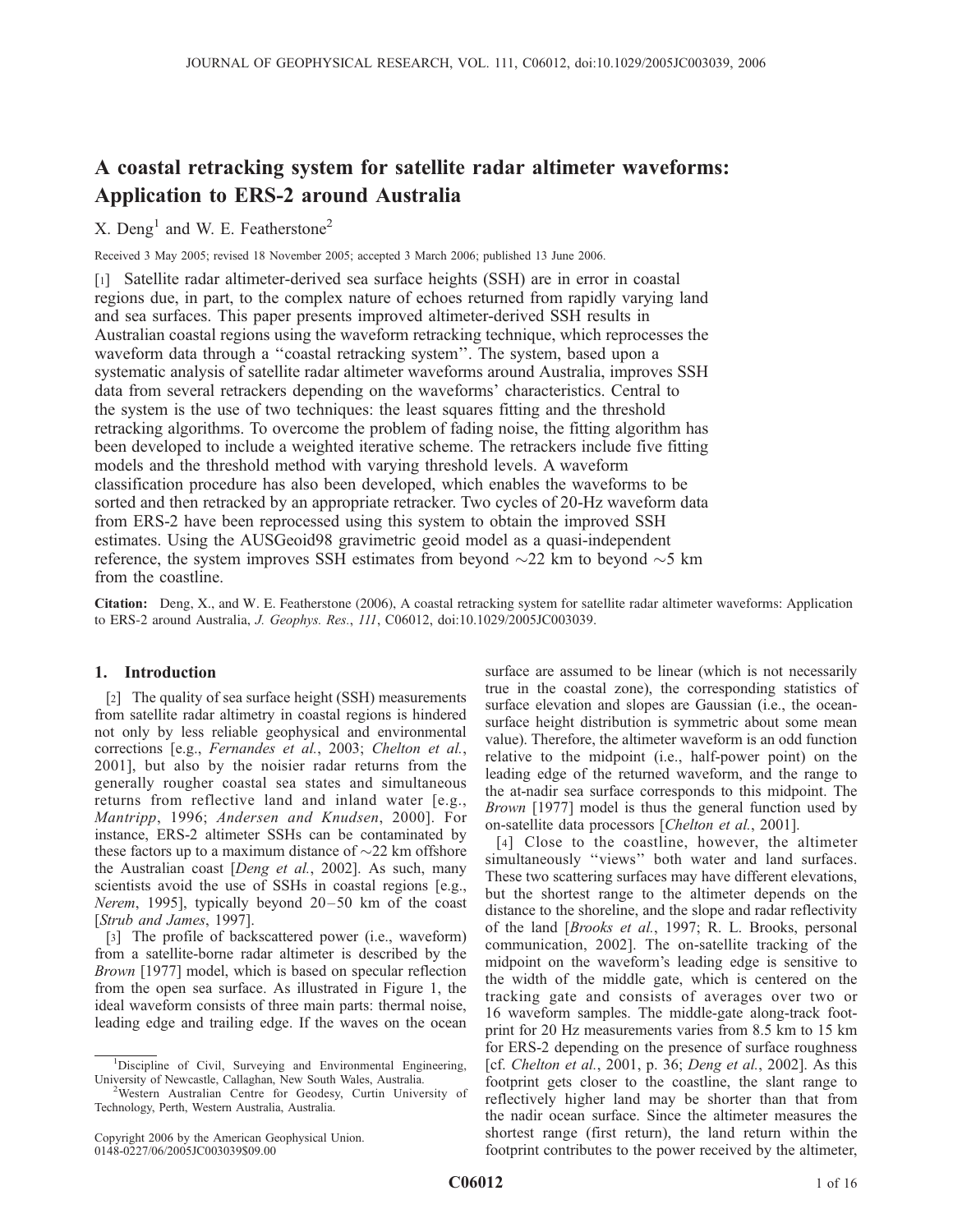

Figure 1. Schematic altimeter mean return waveform over sea surfaces. The ERS-2 waveform is recorded in 64 range bins or gates. The spacing of the gates is 3.03 nsec or 454 mm. The leading edge usually spans 3–4 range bins.

thus contaminating the returned waveform. The shape of the waveform can also be significantly affected by the generally rougher coastal sea states, or from inland water. For example, calm (i.e., more radar-reflective) water surfaces near the coastline, such as bays and estuaries, make the returned power peaked. These land-contaminated and peaked waveforms can be difficult to track using only the open-ocean Brown [1977] model.

[5] Retracking altimeter waveform data in coastal regions to obtain improved SSHs has been the subject of comparatively little study. Thus far, two approaches have been applied: the fitting and threshold techniques. The first fits an analytical waveform model to the observed waveform data to determine more accurate range estimates [e.g., Anzenhofer et al., 2000]. This fitting function is based upon the 5-parameter function developed by Martin et al. [1983], choosing either a linear or an exponential trailing edge. An alternative method used by Brooks et al. [1997] is a modified threshold retracking technique [cf. Wingham et al., 1986; Davis, 1997], which retracks the ocean return from the land-contaminated waveforms close to the coastline. To the authors' knowledge, most previously published retracking efforts in coastal zones use algorithms developed for ice sheets, and only a single retracker is used. However, it will be shown in this paper that using only a single retracker limits the precision of recovered SSHs due to the diverse waveform shapes in coastal regions.

[6] A comprehensive analysis of waveform shapes at the Australian coast led to the need to develop a ''coastal waveform retracking system''. The primary idea behind the system is that several retrackers must deal with the majority of the coastal waveforms, and they must complement one another. As a case study, the system is applied to the Australian coast using two cycles (42 and 43) of ERS-2 20 Hz waveform data (March to May 1999). The SSH before and after retracking is compared with an external quasi-independent reference of the AUSGeoid98 gravimetric geoid model [Featherstone et al., 2001], which verifies the effectiveness of the system. The term quasi-independent reflects that altimeter-derived gravity anomalies were one of the data sources for this model.

[7] It is acknowledged that the instantaneous SSH is not equivalent to the geoid (loosely mean sea level). The difference between them includes the time-variant component (e.g., tides) and the time-invariant component (e.g., the ocean surface mean dynamic topography (MDT)). The former can be removed by averaging, and the latter can be removed by a MDT correction to the SSH. However, the MDT models are usually designed for resolving basin-wide scales and hence are highly smoothed [e.g., *Levitus*, 1982]. Applying such a MDT correction in coastal regions may cause an additional error to the SSH, which might be larger than the errors of other geophysical and environmental corrections. Therefore, the MDT was not applied to the SSH data in this study. Assuming that the MDT is a bias in the coastal zone, the verification of any improvement in the SSH will be seen in the standard deviations (STD) of the mean difference, with a smaller value indicating an improvement in the SSH.

# 2. Costal Waveform Retracking Design and Implementation

## 2.1. System Design

[8] Retracking is a procedure of waveform data postprocessing that aims to improve parameter estimates over those given as part of the standard altimeter ''geophysical data products''. These parameters include the range correction due to the estimation algorithm used and the limited computational time on board the satellite [e.g., Hayne, 1980; Rodriguez, 1988]. It is determined through estimating the offset of the actual tracking gate, which is related to the midpoint on the leading edge (see Figure 1), from the predesigned tracking gate that is used by default during onsatellite processing. This correction is then applied to the range calculated by the onboard algorithm.

[9] Because of the presence of various waveform shapes in coastal regions (see section 3.2), a coastal waveform retracking system, which consists of different retracking algorithms, should be considered when attempting to extract the precise SSHs from these land-contaminated waveforms. We have found that these are the fitting functions of the ocean, 5- and 9-parameter models, and threshold retracking algorithm (see Appendix A).

[10] The ocean model (equation  $(A1)$ ), without the nonlinear ocean wave parameter, has been used as a main retracker in this system due to its clearly physical description of the ocean surface. By quantitative comparison to the 5-parameter model (equations (A6) and (A9)), the slope of the trailing edge modeled by the 5-parameter model has a larger range of variation than the ocean model (see Appendix B). This advantage makes the 5-parameter model more capable of fitting non-ocean-like or irregular waveforms in coastal regions than the ocean model. Thus, the 5-parameter model replaces the ocean model for irregular-shaped waveforms in our system.

[11] To deal with peaked waveforms reflected from calm coastal or inland water surfaces, the threshold retracking technique with 50% threshold level (Appendix A2) was used. However, it is found that the 50% threshold level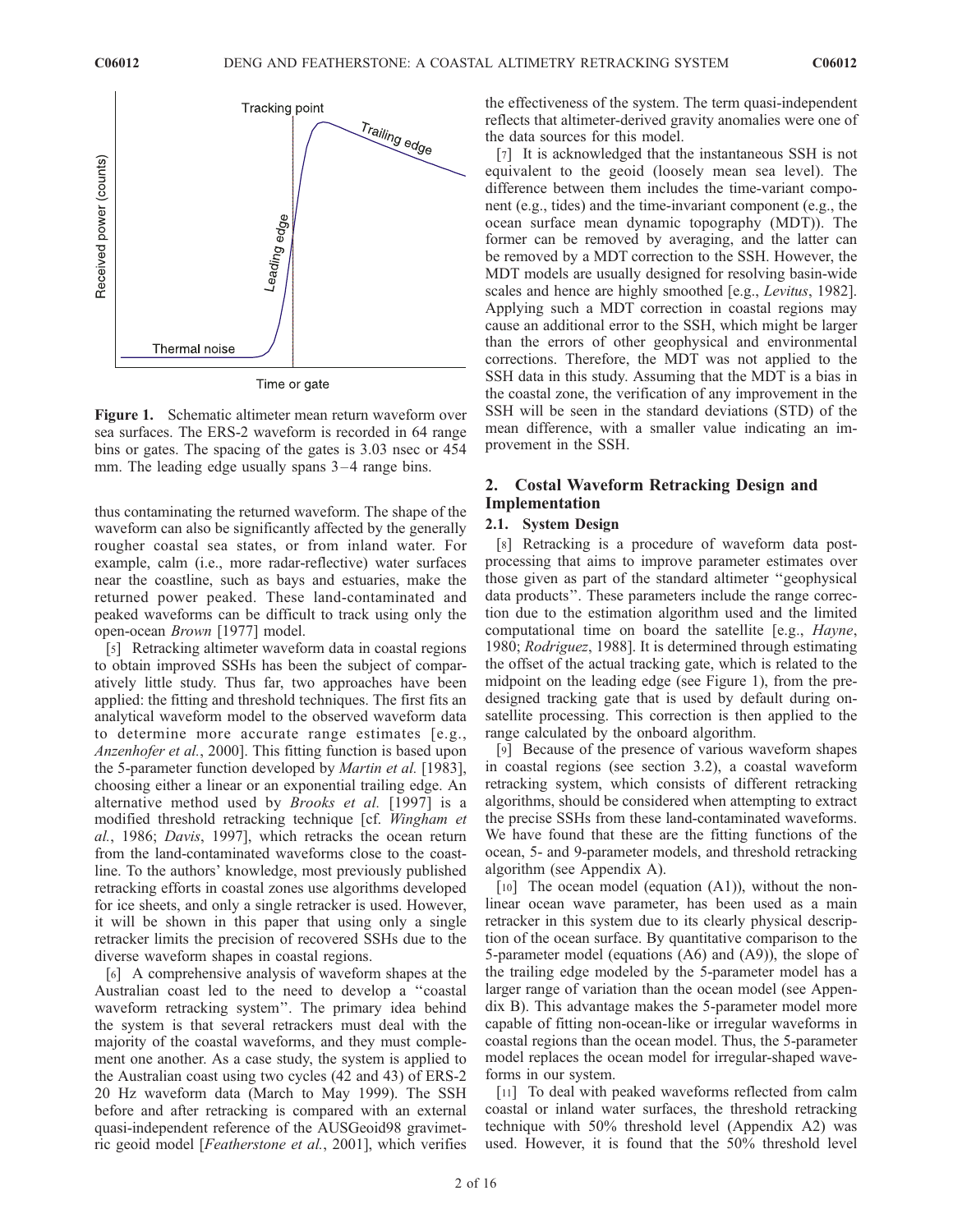

Figure 2. Block diagram of the proposed coastal retracking system.

cannot always give improved results, particularly in the area closest to the coastline where peaked waveforms are more prevalent. To validate the appropriate threshold level, a statistical analysis was performed to suggest the quality of the retracked SSH data. This turned out a detailed selection of the appropriate threshold levels (see section 2.3). A

variable threshold level of 50% or 30% depending on the waveform shape is finally used in the system.

[12] Since valid SSH data can only be recovered from ocean returns, it is not necessary for our system to reprocess waveforms dominated by land returns. However, it is significant that the system can correctly categorize the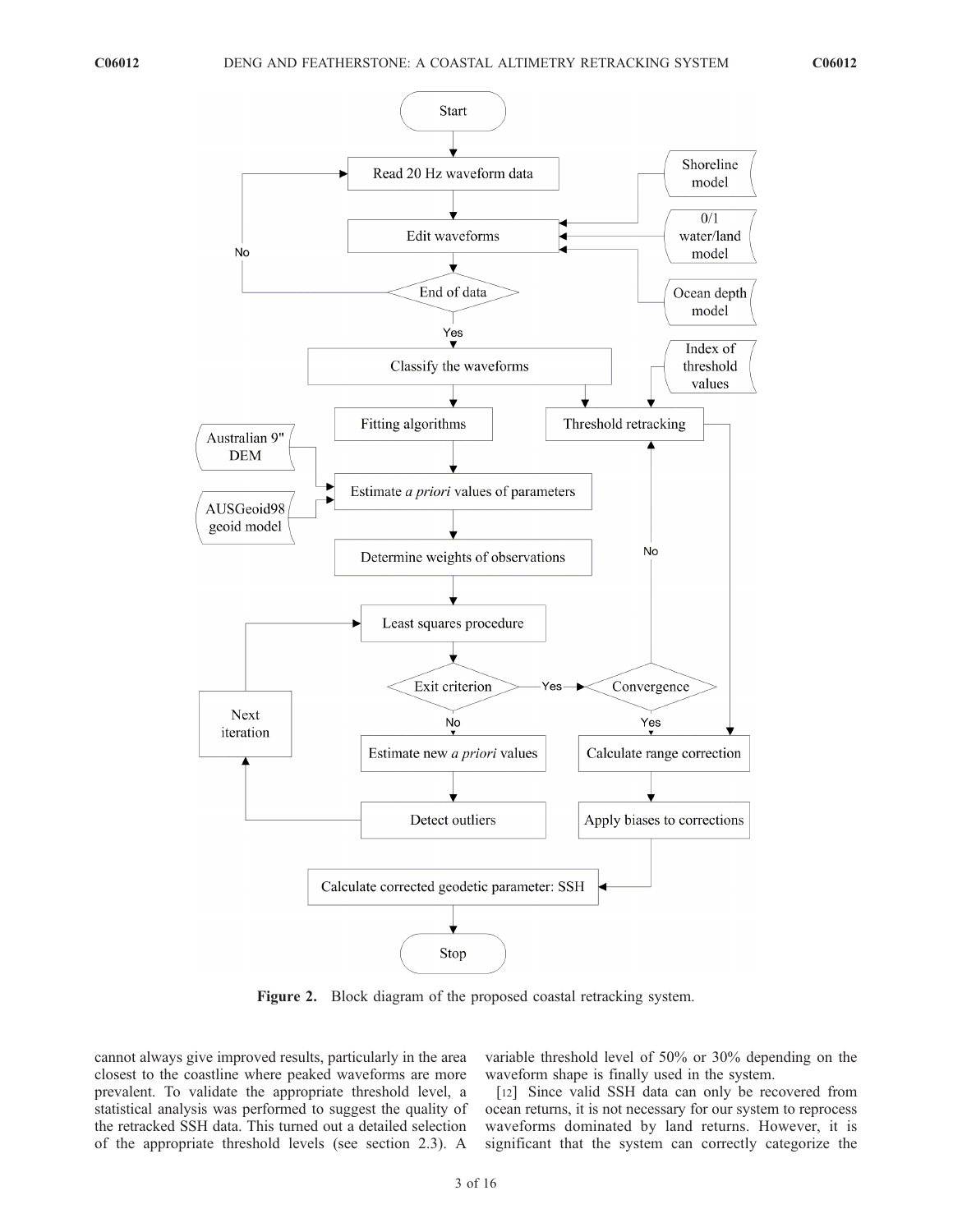

**Figure 3.** Ten  $15^{\circ} \times 15^{\circ}$  coastal areas around Australia (Lambert projection).

waveforms, so that they can be retracked using a more appropriate retracker. This has generated an additional waveform classification stage to sort waveforms based on their different shapes, and thus indicate which retracker should be used for each. When retracking costal waveforms using all possible retrackers, improved SSHs result, but biases exist among different algorithms. Thus, an algorithm assessment has been implemented to analyze and estimate these biases (see section 2.4).

[13] Finally, Figure 2 illustrates how coastal waveforms are reprocessed to give the corrected SSH data: a specific retracker (fitting or threshold) is applied to each waveform based upon the earlier classification. When using the fitting algorithm, an adequate fitting function must be selected and the iterative nonlinear fitting procedure is used. Since a linear solution to a non-linear problem is sought, the fitting algorithm does not always work [Zwally et al., 1990; Davis, 1995]. Therefore, the threshold retracking replaces the iterative least squares fit to compute the retracking correction if and when the fitting procedure fails. Threshold retracking works both for peaked waveforms and those that fail with the fitting algorithm. Also, the system automatically selects the appropriate threshold level for each waveform depending on its categorized shape.

#### 2.2. Data Weighting and Outlier Detecting

[14] An appropriate weight scheme is essential when using the fitting algorithm. In general, the trailing edge shows more obvious undulations than any other parts of the waveform due to the ''fading'' noise, which is caused by the incoherent superposition of signals from different reflecting facets [Partington et al., 1991; Quartly and Srokosz, 2001]. The noise in the trailing edge greatly influences the iterative fitting procedure and accurate results may not be estimated. To solve this problem, two approaches are usually used. The first is to average waveforms in the time span of several seconds to reduce noise, and then to fit a model to this averaged waveform [e.g., Hayne and Hancock, 1990; Fairhead et al., 2001]. The second is to give less weight to the waveform samples in the trailing edge [Zwally et al., 1990; Brenner et al., 1993; Anzenhofer et al., 2000].

[15] However, the averaging procedure is not always appropriate in coastal regions, because true ocean waveforms will be distorted by land-contaminated waveforms within the averaging window. The approach of down weighting the trailing edge, such as the a priori weights  $(p_i^0)$  scheme used by Anzenhofer et al. [2000], cannot completely overcome the problem caused by undulations in the trailing edge. Therefore, an outlier detection approach from an iterative weight scheme was developed and used.

[16] In this iterative procedure, the initial least squares adjustment is conducted using the a priori values and a priori weights  $(p_i^0)$ . After the first adjustment, a new weight function  $w_i$  is given as [e.g., *Li*, 1988]

$$
w_{i} = \begin{cases} \frac{1}{|v_{i}|} & \text{for } |v_{i}| > 0.7\sigma_{0} \\ \frac{1}{0.7\sigma_{0}} & \text{for } |v_{i}| \le 0.7\sigma_{0} \end{cases}
$$
(1)

where  $v_i$  and  $\sigma_0^2$  are estimates of the parameter correction vector and unit weight variance, respectively. The next step then is to determine the weight  $(p_i^{j+1})$  for the next adjustment using  $w_i$  as follows:

$$
p_i^{j+1} = p_i^j w_i \tag{2}
$$

where  $j$  means the  $j$ -th iteration in the adjustment. In the meantime, the parameter estimates take the place of the original estimates; the entire cycle is repeated to produce improved estimates. In this way, the observations considered to contain the outlier will be downweighted but still be kept in the data set, while non-outlier observations will maintain full weight after each iterative cycle.

#### 2.3. Selection of the Threshold Level

[17] There are two concerns related to the selection of the threshold level. The first is that threshold values should be higher than both the noise and the spectral leakage in the start/end gates. The second is that the values should be sufficiently lower than the sought-after ocean returns. Brooks et al. [1997] determine different threshold values for 18 TOPEX ground tracks near land based upon a visual examination method. These values were then used to retrack the coastal waveform along the same satellite pass. This method is advantageous because it accounts for the power backscattered from different reflecting surfaces. However, because an automatic selection of the threshold level is not available, this restrains the technique from retracking the wide range of waveforms in coastal regions.

[18] Considering the various waveform shapes in the coasts, four threshold schemes are investigated before arriving at the final threshold level in this study. They are as follows: (a) Fixed counts, which is defined as 50% of the mean-waveform amplitude in counts. (b) 50% of the waveform amplitude. (c) 30% and 50% of the waveform amplitude. The 30% waveform amplitude is selected to retrack waveforms within  $0-5$  km from the coasts, while the 50% of the waveform amplitude is used after 5 km. (d) Variable threshold level. If the waveform classification indicates a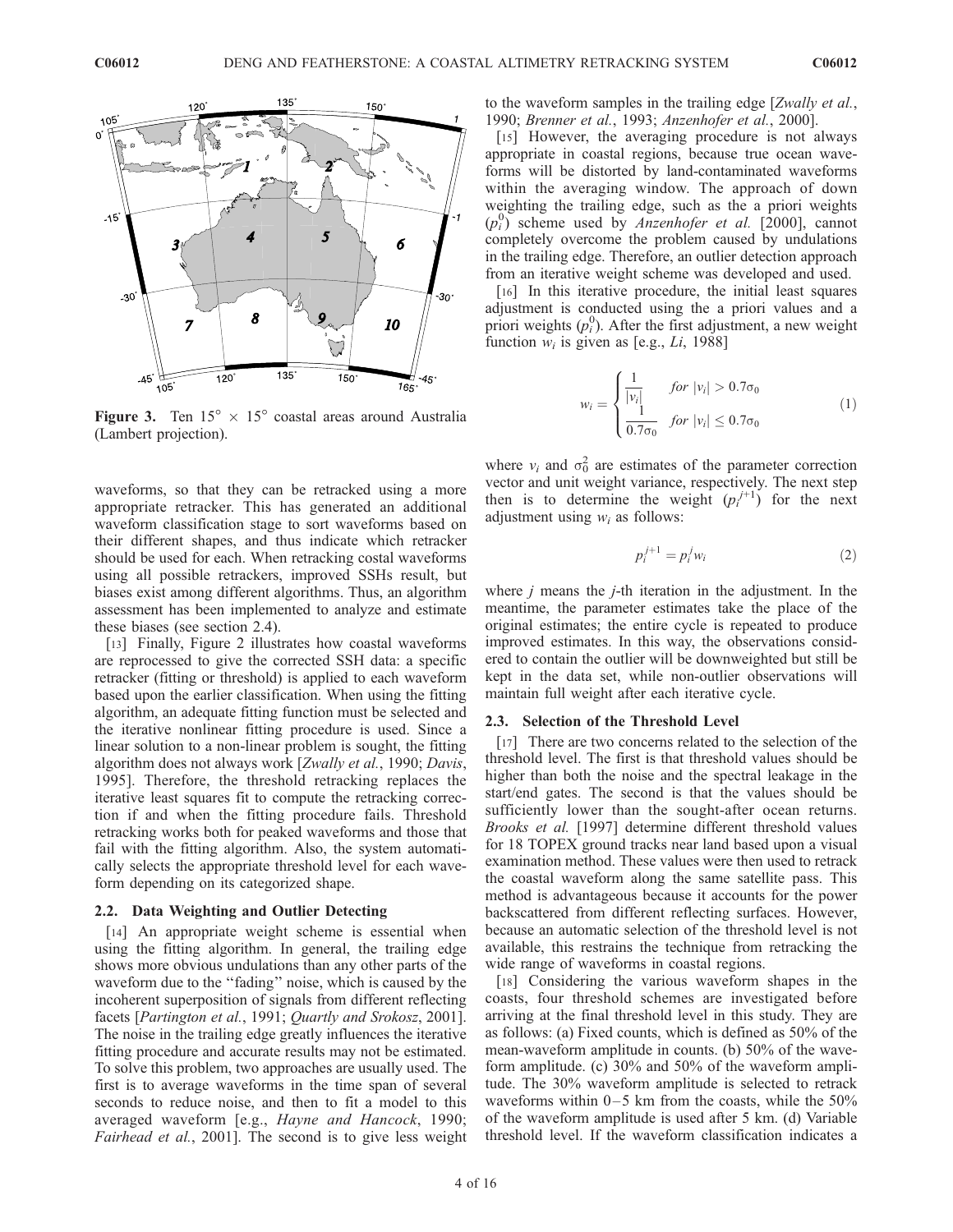

**Figure 4.** STDs of the mean differences in ten  $0-5$  km areas from the Australian coastline. Waveforms are threshold retracked using four threshold levels of (scheme (a)) fixed counts, (scheme (b)) 50% of amplitude, (scheme (c)) 30% of amplitude, and (scheme (d)) varying level of 50% or 30% of amplitude.



**Figure 5.** STDs of the mean differences in ten  $5-10$  km areas from the Australian coastline. Waveforms are threshold retracked using three threshold levels of (scheme (a)) fixed counts, (scheme (b)) 50% of amplitude, and (scheme (d)) varying level of 50% or 30% of amplitude.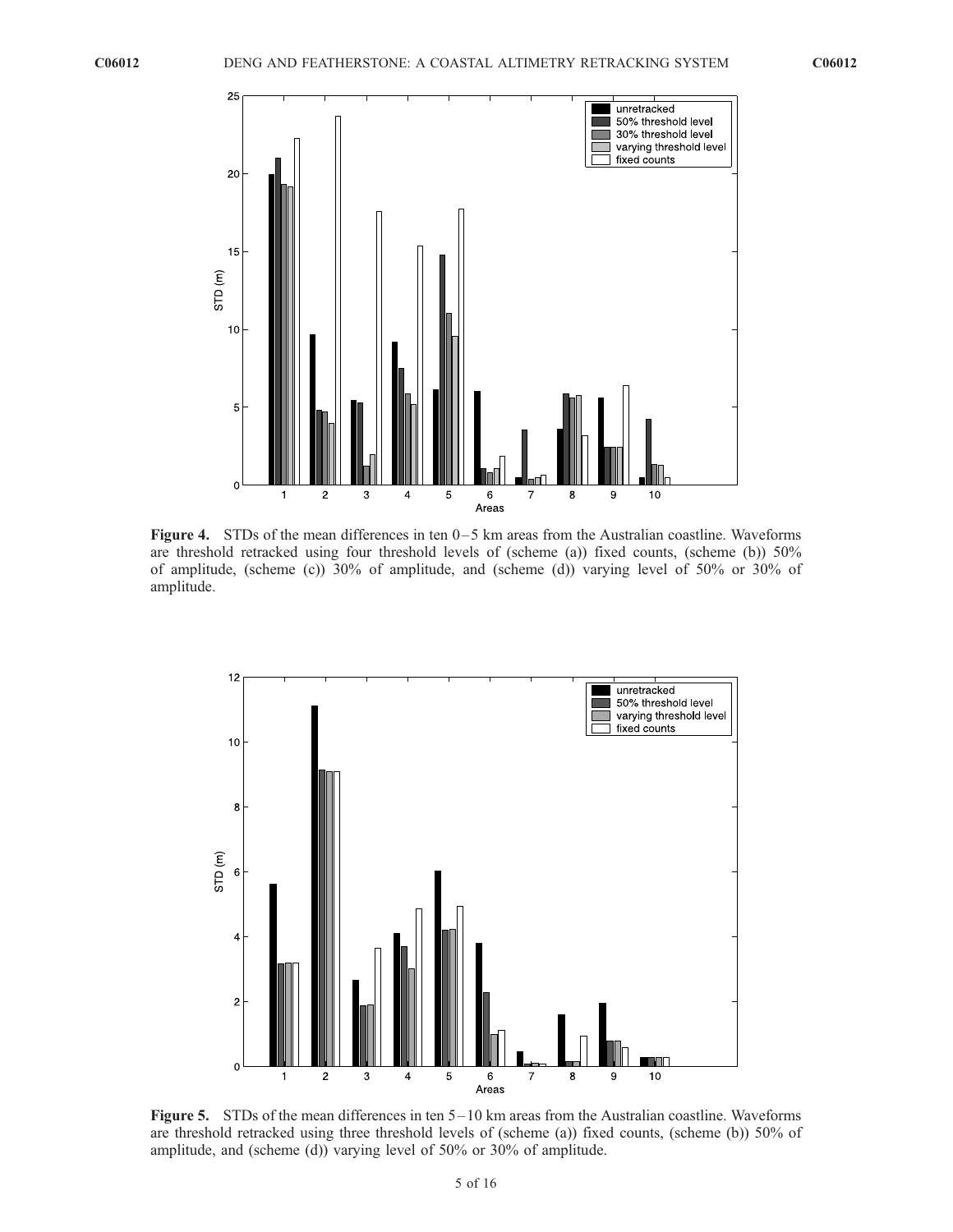|                                     |          | Bias, cm |          | Fit STD, cm | Number of Points |          |
|-------------------------------------|----------|----------|----------|-------------|------------------|----------|
| Retrackers                          | Cvcle 42 | Cvcle 43 | Cvcle 42 | Cvcle 43    | Cvcle 42         | Cycle 43 |
| Ocean - Five parameter              | $-0.8$   | $-0.9$   |          |             | 42470            | 53119    |
| Threshold $(50\%)$ - Five parameter | 56.1     | 57.1     |          | 2.3         | 10525            | 15131    |
| Threshold $(50\%)$ - Ocean          | 55.9     | 56.3     | 8.4      | 6.′         | 40156            | 46483    |

Table 1. Biases Between Different Retracking Algorithms From Fitting a Cubic Function to the ERS-2 SSH Differences Over an Ocean Area (30°S <  $\phi$  < 15°S, 105°E <  $\lambda$  < 120°E, 50–350 km From the Australian Coastline)

distorted waveform, the threshold level is set to 30% (or 20% depending on the reflecting surface); otherwise the 50% of waveform amplitude is set.

[19] In order to ascertain the appropriate threshold level, one cycle of 20 Hz ERS-2 waveform data (March to April 1999) in ten  $15^{\circ} \times 15^{\circ}$  areas around the Australian coast were used (Figure 3). The AUSGeoid98 gravimetric geoid model [Featherstone et al., 2001] was used as external "ground truth" for the comparisons. Waveforms were threshold-retracked using the above four schemes. For each along-track altimeter SSH after retracking, the gridded AUSGeoid98 geoid height was bi-spline-interpolated to the longitude and latitude of the altimeter ground point. Descriptive statistics were computed from the difference between the SSH and geoid height. Figures 4 and 5 show STDs of mean differences in two distance bands of  $0-5$  km and  $5-10$  km around Australia's coasts (Figure 3), respectively.

[20] In both Figures 4 and 5, STDs are large in most of the areas before retracking. In the  $0-5$  km distance band (Figure 4), after threshold retracking using scheme (b), the STD decreases in five areas, but increases in the other five. The reason for this is that the mostly varying land topography and still water can heavily contaminate the waveforms, so that many waveform shapes do not follow the ocean model. This suggests that the 50% threshold level is not an appropriate selection for the waveforms within 5 km of the coast. After retracking using schemes (c) and (d), the STD shows improvements in seven areas. Of them, the results from the scheme (d) show the most significant improvement. In contrast, scheme (a) gives the least improvement, and even worse results in most areas after retracking. For areas 5, 8 and 10, an appropriate threshold level of 20% was found. As can be seen from the ordinate scale in Figure  $5(5-10 \text{ km})$  distance band), STDs decrease with increasing the distance from the coasts. All schemes, except for scheme (a), show similar results in most areas. This implies that less waveform contamination occurs in these areas, which agrees with results by *Deng et al.* [2002].

[21] The count-fixed level (scheme a) cannot follow the variations in the scattering surfaces. It assumes that the retracking amplitude of the ocean waveform does not change with varying surface roughness or topography. However, this is not the actual case, even over ocean surfaces. The 50% threshold retracking level (scheme b) is set too high to capture the ocean returns for the contaminated waveforms in coasts. Setting the 30% threshold level within 5 km from the coast and the 50% threshold beyond 5 km (scheme c) presents an improved result, but causes a step in the ranges after retracking where the threshold level suddenly changes. Nevertheless, the 30% (or 20% in some

areas) and 50% threshold levels (scheme d) over large areas of the coastal regions appear more reasonable (Figures 4 and 5).

# 2.4. Assessment of Biases Among Retracking Algorithms

[22] In order to investigate the biases among different retrackers, ERS-2 waveform data over an open ocean area  $(50-350 \text{ km from the coastline, area } 3 \text{ in Figure 3: } 30^{\circ}\text{S} < \phi$  $< 15^{\circ}$ S, 105 $^{\circ}$ E  $< \lambda < 120^{\circ}$ E) were retracked and analyzed using the 50% threshold level, the ocean model and 5 parameter model. The 5-parameter function with an exponential trailing edge was not used, because the results of Anzenhofer et al. [2000] indicate that the bias between the 5-parameter functions with the linear and exponential trailing edges is insignificant ( $\sim$ 1.3  $\pm$  10.8 cm). Retracked SSHs are used to compute the along-track SSH differences between different retrackers.

[23] A cubic polynomial function is fitted to all SSH differences. The linear term is used as the bias estimate, and biases for cycles 42 and 43 are listed in Table 1. The bias between 5-parameter and ocean fitting models is small and almost statistically insignificant. However, significant biases of  $\sim$ 57 cm and  $\sim$ 56 cm are found between the 50% threshold algorithm and 5-parameter model and ocean model, respectively. As such, these retracked ranges from 5 parameter and ocean models are longer than those from 50% threshold retracking. The biases in Table 1 also indicate a good agreement about the bias estimates from two cycles of ocean waveform data.

[24] The biases between the fitting and threshold retrackers are caused by the algorithm itself [Fairhead et al., 2001]. Threshold retracking takes no account of noise in the waveform (especially in the trailing edge), and how this noise affects the leading edge from one waveform sample to the next. The fitting algorithm is still affected by noise in the trailing edge. Thus, the bias problem results from the effect of noise in the fitting algorithm, as well as too simplistic assumptions in the threshold retracking.

[25] The relative biases among retracking algorithms (Table 1) are then removed from the threshold-retracked range measurements. As the biases strongly depend on the algorithm adopted, they can also be determined by other methods. For example, Dong et al. [2002] validate the absolute bias between the altimeter-derived sea level and that derived by the tide-gauge measurements using a local geoid model, MDT model, and a GPS ellipsoidal height at the tide-gauges. This could be applied to estimate the absolute biases between different retracking algorithms. However, this remains an open issue for future work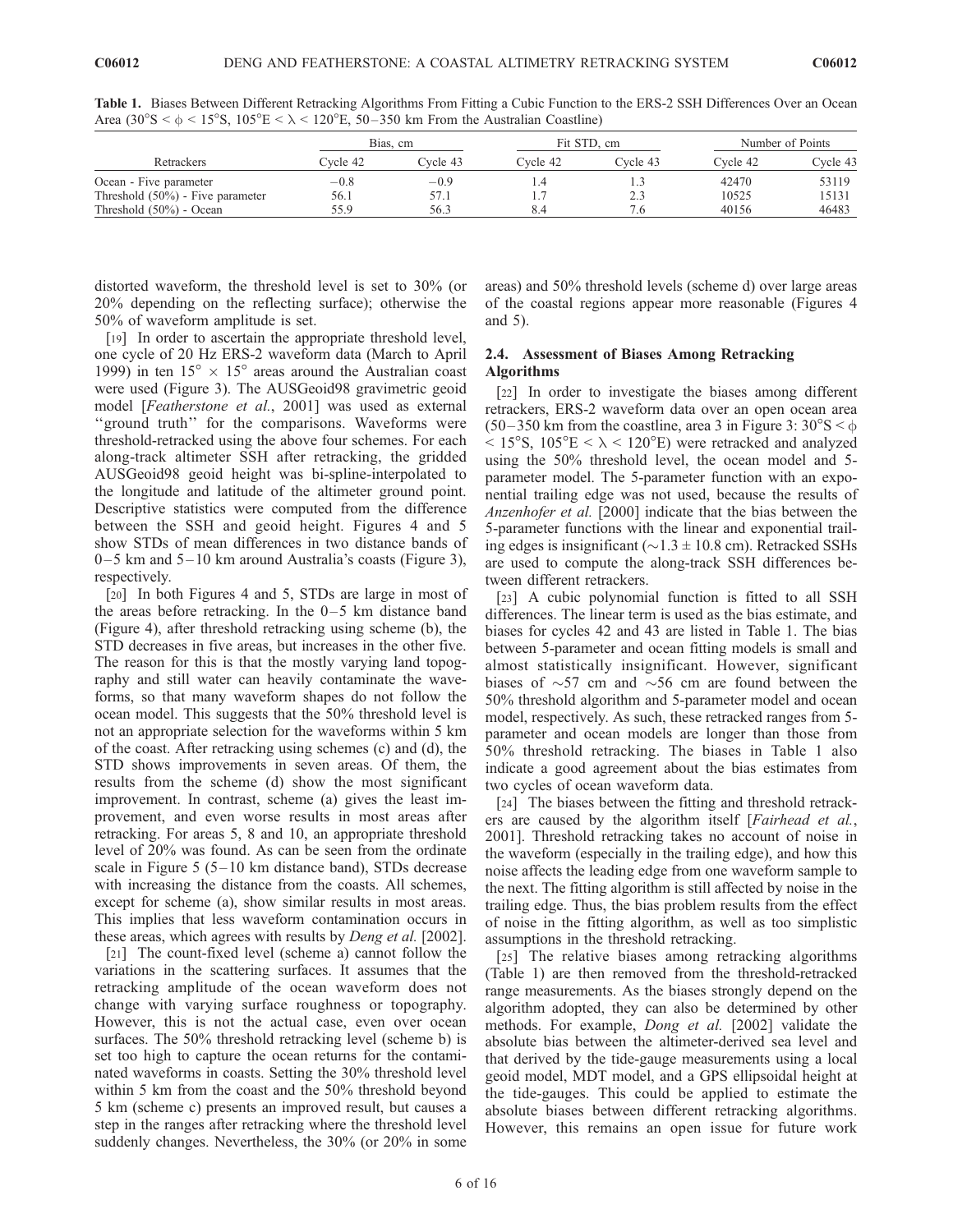

Figure 6. Waveform shapes vary as track 21636 leaving land to water. The high-peaked specular responses are due to off-nadir brighter (or calm) water. The waveform shifting  $(-22.25^{\circ} < \phi < -22.15^{\circ})$ is probably caused by the operation of the altimeter. The arrow beside the axis of presentation of the latitude indicates the direction of the satellite moving along the ground track.

because of limited availability of such data at the time of this study.

#### 3. Application to the Australian Coast

#### 3.1. Data and Editing

[26] As well as two cycles of ERS-2 20 Hz waveform data, external data were used to provide information necessary for data editing and valuation. They are the GSHHS (0.2 km resolution) shoreline model [Wessel and Smith, 1996], the Australian DEM ( $9'' \times 9''$  resolution, version 2), the DS759.2 (5<sup> $\prime$ </sup>  $\times$  5<sup> $\prime$ </sup> resolution) ocean depth model [Dunbar, 2000], the Australian bathymetric model  $(30<sup>′</sup>)$ resolution) [*Buchanan*, 1991], and the AUSGeoid98 (2'  $\times$ 2' resolution) gravimetric geoid model [Featherstone et al., 2001]. As stated, the MDT is not applied to the SSH data in this study, so any improvement in the SSH will only be seen in the STD.

[27] After retracking, geophysical corrections supplied with the waveform data by NRSC [1995] were applied to both retracked and unretracked range measurements to obtain the SSH. Since the electromagnetic (EM) bias correction caused by ocean surface waves is not supplied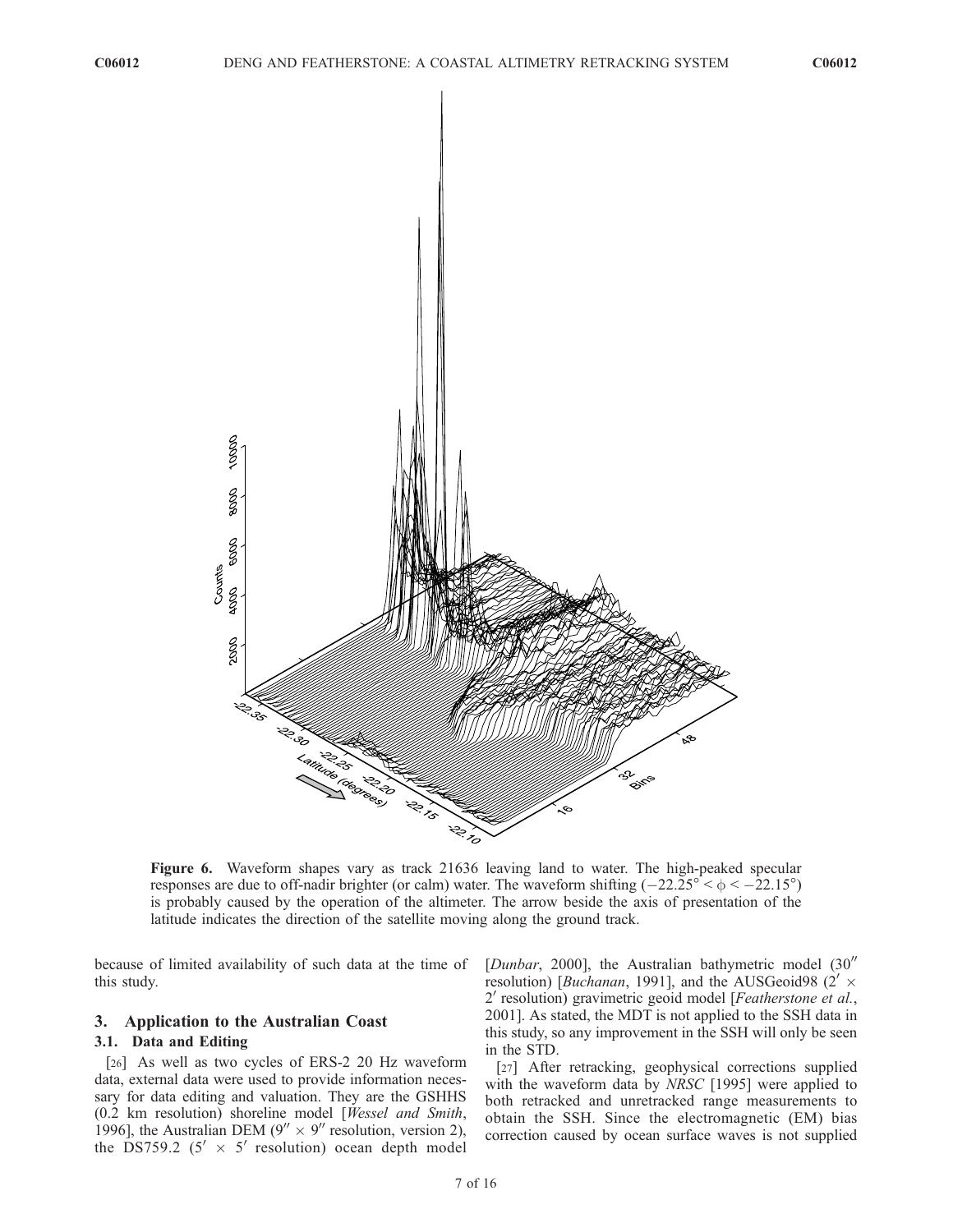| Waveform<br>Categories | Percent of<br>Waveforms | Mean<br>Distance From<br>Coastline,<br>km | Mean Width of<br>Waveforms,<br><b>Bins</b> | Mean Peak of<br>Waveforms.<br>Counts |
|------------------------|-------------------------|-------------------------------------------|--------------------------------------------|--------------------------------------|
| Ocean <sup>a</sup>     | 99.97                   | 168.04                                    | 25.8                                       | 1304.1                               |
| Ocean-like             | 80.19                   | 10.50                                     | 24.9                                       | 1380.3                               |
| Single pre-peaked      | 4.64                    | 2.31                                      | 10.7                                       | 2785.1                               |
| Single mid-peaked      | 0.54                    | 2.54                                      | 9.8                                        | 2615.0                               |
| Single post-peaked     | 1.35                    | 3.12                                      | 11.8                                       | 3027.0                               |
| Double pre-peaked      | 0.55                    | 3.08                                      | 14.8                                       | 2280.9                               |
| Double post-peaked     | 0.73                    | 2.15                                      | 16.1                                       | 2271.9                               |
| Multi-peaked           | 0.18                    | 2.30                                      | 13.0                                       | 2117.5                               |
| Sharp/High-peaked      | 4.35                    | 1.73                                      | 3.3                                        | 8439.5                               |
| Unusable               | 7.51                    | 6.03                                      | 34.7                                       | 1234.6                               |

Table 2. Statistics of ERS-2 (Cycle 42) Contaminated Waveform Shapes in Ten Australian Coastal Areas (See Figure 3)

<sup>a</sup>Ocean waveforms over open oceans 50–350 km from the coastline, with 50% threshold retracking point estimates between bins/gates  $31 - 33$ .

with the waveform data products used in this study, it was not applied to the range measurements. Neither were the Doppler range corrections applied because most values were found to exceed the error criterion of  $\pm 55$  cm given by NRSC [1995].

## 3.2. Waveform Classification

[28] Contaminated waveforms [cf. Deng et al., 2002] around the Australian coast have been categorized, which is needed to choose the appropriate retracking algorithm. A detailed example of typical waveform categorization is given here from one ascending ground track 21636 off the northwest Australian coast (Figure 6). It is important to observe the departure of the mid-point on the waveform's leading edge from the expected tracking gate (i.e., 32.5 for ERS-2).

[29] Figure 6 shows ascending pass 21636 going from land to water. The waveforms present different shapes, such as high-peaked and land-contaminated, and then a change to typical ocean shapes at around  $-22.1^{\circ}$  latitude. The waveform shifting in the range window is clear, which is probably due to the change of operation modes of the altimeter at the coast [Deng, 2004]. For most of the contaminated waveforms (Figure 6), a distinct leading edge is observable; in some cases, double ramps are apparent, and in others, high peaks with sharp ramp and rapidly decreasing trailing edge are apparent.

[30] The contaminated waveforms in ten  $15^{\circ} \times 15^{\circ}$ Australian coastal regions (Figure 3) are categorized in Table 2. Most contaminated waveforms (80.19%) have ocean-like shapes. The mean width of these waveforms is similar to that of ocean waveforms, whereas the mean peak value is larger. The remaining waveforms have single prepeaked (4.65%) and high-peaked (4.35%) waveform shapes. Others, such as single mid-peaked and post-peaked, double pre-peaked and post-peaked, and multi-peaked waveforms, fall in the range  $0.73\% - 1.35\%$ . Although there is only a small percentage (12.34%) of non-ocean-like waveforms, they are found closer to the coastline (1.73– 3.12 km on average), indicating further that a retracking system containing several retrackers is necessary.

[31] In addition, from waveform categorization, highpeaked waveforms take a larger percentage of contaminated waveforms (from 5.4% to 6.9%) in north-west Australian coastal areas 1, 3 and 4 in Figure 3 because of the rugged coastline, complex sea states and inland/standing water [Thom, 1984].

[32] The percentages of waveforms retracked by fitting and threshold algorithms are listed in Table 3. It can be seen that 81% to 96% of waveforms in the study area can be retracked by the least squares fitting algorithm. The rest of

Table 3. Waveform Data Status and Percentage of the Waveforms Retracked Using Fitting and Threshold Retracking Algorithms in Australian Coastal Regions (Cycles 42 and 43)

| Area<br>Number | Areas <sup>a</sup>                                                      | Number of<br>Data | Unusual Data,<br>$\%$ | Fit,<br>$\%$ | Threshold,<br>$\%$ |
|----------------|-------------------------------------------------------------------------|-------------------|-----------------------|--------------|--------------------|
|                | $120^{\circ} < \lambda < 135^{\circ}, -15^{\circ} < \phi < 0^{\circ}$   | 10752             | 1.5                   | 82.9         | 15.7               |
| $\mathcal{L}$  | $135^{\circ} < \lambda < 150^{\circ}, -15^{\circ} < \phi < 0^{\circ}$   | 10922             | 1.7                   | 85.5         | 12.8               |
| 3              | $105^{\circ} < \lambda < 120^{\circ}, -30^{\circ} < \phi < -15^{\circ}$ | 13448             | 1.7                   | 86.5         | 8.6                |
| 4              | $120^{\circ} < \lambda < 135^{\circ}, -30^{\circ} < \phi < -15^{\circ}$ | 6065              | 2.2                   | 80.9         | 16.8               |
|                | $135^{\circ} < \lambda < 150^{\circ}, -30^{\circ} < \phi < -15^{\circ}$ | 9682              | 2.1                   | 88.0         | 9.4                |
| 6              | $150^{\circ} < \lambda < 165^{\circ}, -30^{\circ} < \phi < -15^{\circ}$ | 3739              | 0.2                   | 92.8         | 7.0                |
|                | $105^{\circ} < \lambda < 120^{\circ}, -45^{\circ} < \phi < -30^{\circ}$ | 6055              | 7.4                   | 88.6         | 4.6                |
| 8              | $120^{\circ} < \lambda < 135^{\circ}, -45^{\circ} < \phi < -30^{\circ}$ | 12288             | 4.3                   | 88.8         | 6.9                |
| 9              | $135^{\circ} < \lambda < 150^{\circ}, -45^{\circ} < \phi < -30^{\circ}$ | 21672             | 2.6                   | 90.3         | 7.1                |
| 10             | $150^{\circ} < \lambda < 165^{\circ}, -45^{\circ} < \phi < -30^{\circ}$ | 4115              | 0.0                   | 95.6         | 4.4                |

<sup>a</sup>Here  $\phi$  and  $\lambda$  are the latitude and longitude, respectively (see Figure 3).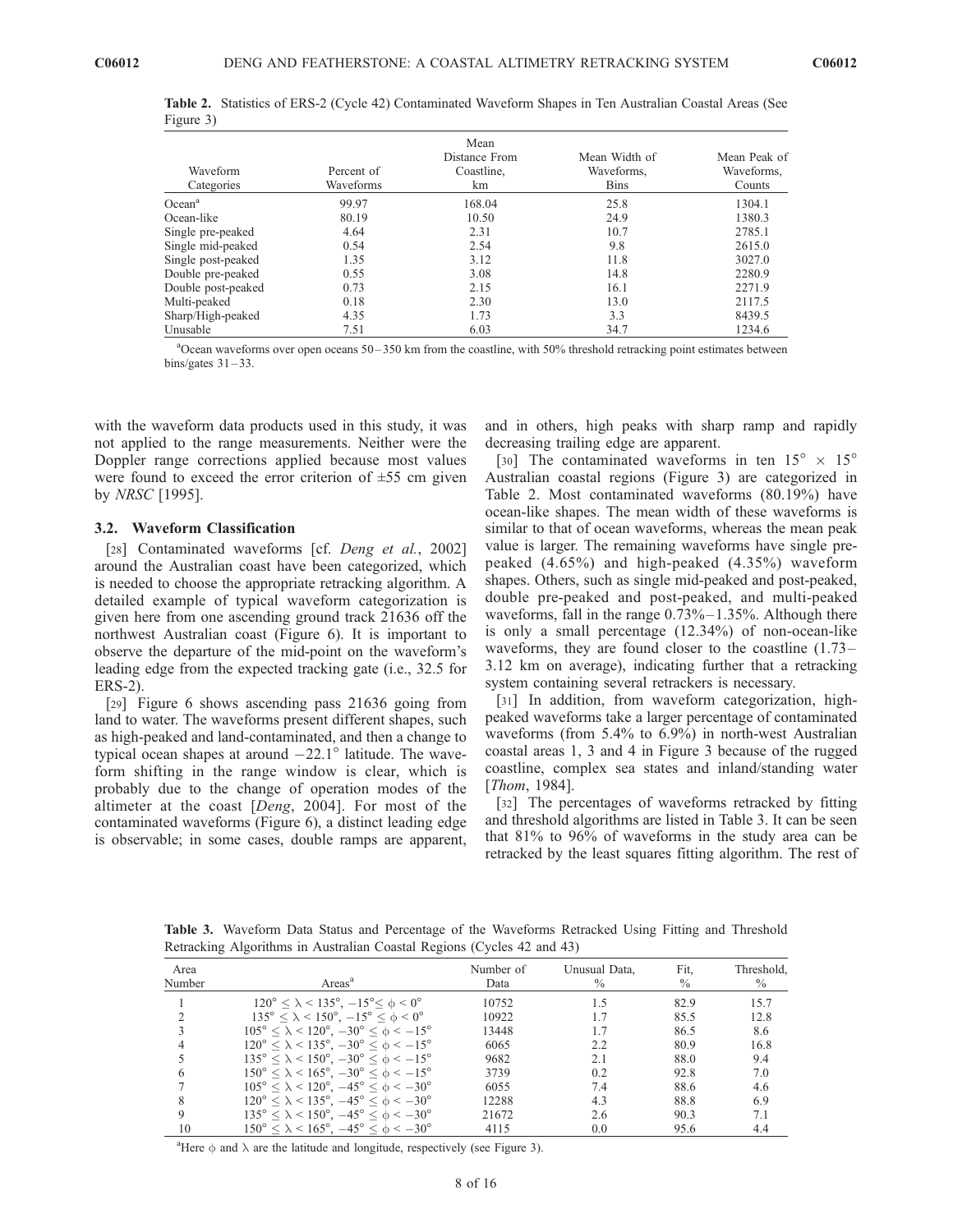| Distance to<br>Coastline,<br>km | Number of<br>SSH | Mean.<br>m | Max.<br>m | Min,<br>m | STD, m |
|---------------------------------|------------------|------------|-----------|-----------|--------|
| $0 - 5$                         | 5074             | $-0.79$    | 9.25      | $-9.99$   | 2.35   |
| $5 - 10$                        | 6517             | $-0.20$    | 9.43      | $-9.82$   | 1.31   |
| $10 - 15$                       | 7416             | $-0.24$    | 6.62      | $-8.15$   | 0.99   |
| $15 - 20$                       | 7313             | $-0.25$    | 7.43      | $-6.89$   | 0.71   |
| $20 - 25$                       | 7728             | $-0.30$    | 7.71      | $-8.38$   | 0.57   |
| $25 - 30$                       | 7496             | $-0.28$    | 5.69      | $-9.13$   | 0.57   |

Table 4. Descriptive Statistics of ERS-2 20 Hz SSH Differences Before and After Retracking  $(dh = h_r - h_g,$  Cycle 42)

the waveforms (the last column) still require threshold retracking ( $\sim$ 4% to  $\sim$ 17% for both cycles). The percentages of different retrackers used vary from area to area depending on the reflecting surface topography. As to the fitting algorithm from Table 3,  $\sim$ 98.5% of waveforms can be fitted by the ocean or 5-parameter models. A maximum 1% of waveforms are fitted using the 5-parameter model with an exponential trailing edge. In addition, a maximum 0.4% of waveforms are fitted by the 9-parameter model with either a linear or an exponential trailing edge.

[33] The statistics corresponding to six 5-km-wide distance bands from the coastline has also been calculated. According to the results of both cycles, 65% and 35% of waveforms are retracked by the fitting and threshold algorithms in a distance band of  $0-5$  km, respectively. From  $5-$ 10 km, 96% and 4% of waveforms were retracked by the fitting and threshold algorithms, respectively. As to the rest of four distance bands from 10 km to 30 km, 98% waveforms were retracked by the fitting algorithm, while 2% needed to be threshold retracked. Overall, the waveform shapes generally agree well with the typical ocean waveform beyond 10 km offshore.

#### 3.3. Analysis of the SSH Data Before and After Retracking

[34] The comparison is performed by calculating the difference  $dh$  between the retracked SSH  $h_r$  and unretracked SSH  $h_{\sigma}$  at the same location along each ground track. This difference  $(dh = h_r - h_g)$  represents the sum of the bias of SSH data before and after retracking and the error removed by retracking. The mean and STD of the difference are calculated in six 5-km-wide bands from the coastline. Choosing different distance bands allows us to see how close to the coastline the altimeter ranges are improved by retracking. Results are listed in Tables 4 and 5 for cycles 42 and 43, respectively.

[35] It is also found that biases exist between the SSH data before and after retracking. The computed biases are 30 cm between 50% threshold-retracked and unretracked SSHs and  $-27.6$  cm between fitting-function-retracked (ocean and 5-parameter models) and unretracked SSHs [cf. Deng, 2004, p. 166]. These biases are caused by the limitations on the altimeter's onboard computing power and the time taken to update the onboard processor to make its next range estimate. The result is range biases, which are a function of the significant wave height (SWH) and the off-nadir angle [*Hayne*, 1980]. The bias can be corrected from the instrument correction computed by ground data processing systems or by waveform retracking (G. S. Hayne, personal

communication, 2002). However, the range still remains uncorrected in the waveform products supplied by NRSC [1995]. Therefore, while bias is removed from the retracked range measurements, it still affects the unretracked range taken from the waveform products. This is the most plausible reason for the bias between the SSH data before and after retracking.

[36] As mentioned in section 2.4, relative biases among retracking algorithms are applied to threshold-retracked SSHs, so that the retracked SSH is based on a reference of the ocean model. As such, we need only be concerned with the bias of  $-27.6$  cm between SSHs before and after retracking using fitting functions. It should be noted that this bias is not applied to the individual SSH. Instead, it is applied to the mean difference between the SSHs before and after retracking in Tables 4 and 5 to analyze only the error removed by retracking. The STD of the SSH differences in Tables 4 and 5 decreases with increasing distance offshore. The STD decreases to  $\leq 1$  m for distances  $> 15$  km from the coastline. Because the comparison is conducted at the same along-track point and same time, the satellite orbit error, geophysical corrections and other errors cancel on taking the difference between the retracked and unretracked SSH. Therefore, large STDs indicate that the significant error occurs due to contamination near the coastline.

[37] If only considering the bias  $(-27.6 \text{ cm})$ , the important amount of error removed by waveform retracking is  $-51$  cm and 8 cm for cycle 42 in distance bands of  $0-5$  km and  $5-10$  km, respectively, while the results do not show a significant amount of error in the rest of the four distance bands. Similar results can be found for cycle 43, for which the amount of error in distance bands of  $0-5$  km and  $5-$ 10 km is  $-51$  cm and 14 cm, respectively. This suggests that retracking can effectively remove the altimeter tracking error in coastal regions, particularly  $0-10$  km. When the satellite ground track goes further to the open ocean, the tracking error becomes less significant. In this study, the tracking error is  $\sim$  -3 cm. This agrees well with the  $-2.37$  cm from *Brenner et al.* [1993].

#### 3.4. Collinear Analysis

[38] The collinear differences, which are computed using altimeter-derived SSH profiles obtained along identical ground tracks but for different time periods, are next employed to estimate how the retracking system improves the altimeter data in coastal regions. The relative collinear offset between the profiles is  $dH = H_2 - H_1 + \epsilon$ , where the SSH measurements at the same point,  $H_1$  and  $H_2$ , occur at different times of cycles  $t_1$  and  $t_2$ , and  $\epsilon$  is a random

Table 5. Descriptive Statistics of ERS-2 20 Hz SSH Differences Before and After Retracking  $(dh = h_r - h_g,$  Cycle 43)

| Distance to<br>Coastline,<br>km                            | Number of<br><b>SSH</b>               | Mean,<br>m                                          | Max,<br>m                             | Min,<br>m                                           | STD, m                               |
|------------------------------------------------------------|---------------------------------------|-----------------------------------------------------|---------------------------------------|-----------------------------------------------------|--------------------------------------|
| $0 - 5$<br>$5 - 10$<br>$10 - 15$<br>$15 - 20$<br>$20 - 25$ | 6218<br>8924<br>9820<br>9850<br>10140 | $-0.79$<br>$-0.14$<br>$-0.31$<br>$-0.30$<br>$-0.31$ | 8.41<br>9.89<br>6.63<br>8 1 1<br>4.71 | $-9.99$<br>$-9.82$<br>$-9.47$<br>$-9.91$<br>$-5.70$ | 2.43<br>1.39<br>1.02<br>0.84<br>0.65 |
| $25 - 30$                                                  | 9660                                  | $-0.32$                                             | 7.05                                  | $-6.31$                                             | 0.56                                 |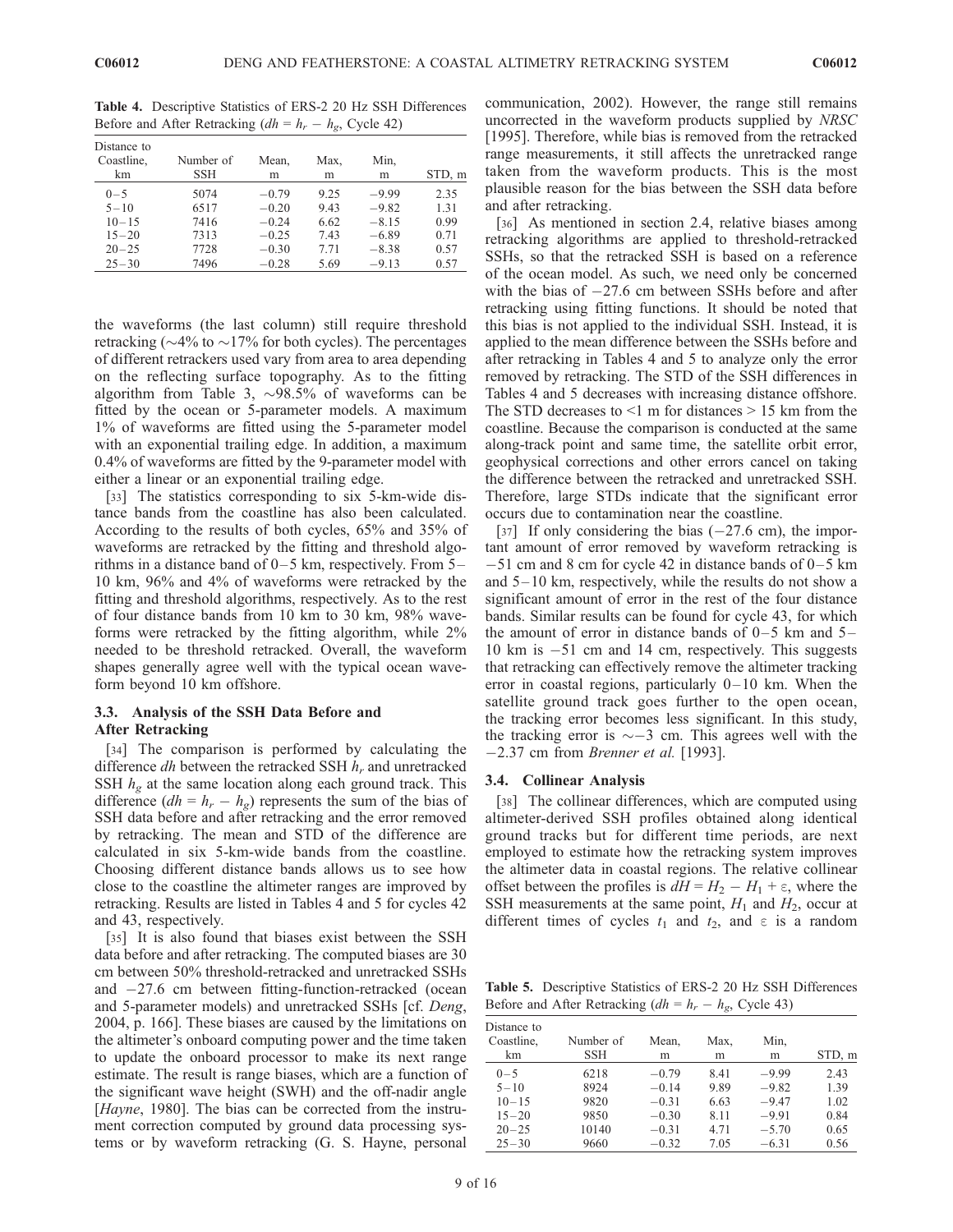

Figure 7. Mean differences (top) and STDs (bottom) of the collinear 20 Hz SSH data of cycles 42 and 43 before and after retracking in six 5-km-wide distance bands, showing improvement in SSH data after retracking.

measurement error. In this study, since cycle 43 contains more orbits and thus more complete data coverage, it is chosen as a reference. SSH data from cycle 42 are then reduced to relevant points along ground tracks of cycle 43. The cross-track geoid gradient correction [cf. Wang and Rapp, 1991] is not applied, because data came from two adjacent cycles and the effects of the geoid slope can be neglected.

[39] The collinear differences remove the long-wavelength geoid and MDT as well as variations of the ocean surface, representing thus the amount of orbit error, altimeter range measurement error and temporal variations of the surface over oceans. In coastal regions, the random error also includes the tracking error caused by coastal topography. After removing the satellite orbit error, SSH data from repeat cycles can also be used to determine the mean sea surface [Wang and Rapp, 1991; Nerem, 1995]. Thus, the STD of dH is used as a measure of the quality of a retracking algorithm's range estimate. If errors caused by waveform contamination can be removed by retracking, this will result in smaller STDs.

[40] The descriptive statistics of the collinear 20 Hz SSH differences and STDs computed from cycles 42 and 43 were calculated both before and after retracking. The Results are plotted via six 5-km-wide distance bands in Figure 7. The STDs of dH after retracking are smaller than STDs before retracking in all distance bands, particularly  $0-15$  km from the coastline. It is clear from this comparison that retracking improves the precision of altimeter range estimates in all distance bands but to different extents, especially in distances of  $0-15$  km (Figure 7). After 15 km, the STDs after retracking are still slightly smaller than STD values before retracking, again indicating improvement.

#### 3.5. Evaluation of SSH Data Using Geoid Heights

[41] The collinear analysis of SSH data along repeating tracks can determine the internal consistency (i.e., precision) of altimeter measurements. In order to assess the accuracy of the retracked data, and to determine how the retracked SSH profiles represent the true sea surface, an independently surveyed reference is required. The surface used is the AUSGeoid98  $2' \times 2'$  gravimetric geoid grid [Featherstone et al., 2001]. The difference between the 20 Hz SSHs before and after retracking and corresponding bi-spline-interpolated geoid height is computed along the ground tracks.

# 3.5.1. Single-Track Retracked Results

[42] Two ground tracks 21085 and 21364 were chosen. The 20 Hz SSHs and AUSGeoid98 geoid height profiles are plotted versus the along-track distance from the coastline in Figure 8. The typical near-land effects on unretracked SSH profiles begins at the along-track distance of  $\sim$ 20 km for track 21085 (Figure 8, top) and  $\sim$ 17.5 km for track 21364 (Figure 8, bottom). When approaching the coastline, unretracked SSHs decrease and then gradually increase, showing the V-patterns. The difference between the retracked and unretracked SSH heights can reach  $\sim$  -5 m within  $\sim$ 10 km for both tracks. In contrast, the geoid heights show a nearlinear trend within the whole distance. Since altimeterderived SSHs should provide the same geoid structure,



Figure 8. AUSGeoid98 height and SSH profiles (ERS-2, cycle 42) along ground tracks 21085 (top) and 21364 (bottom) before and after using the coastal retracking system.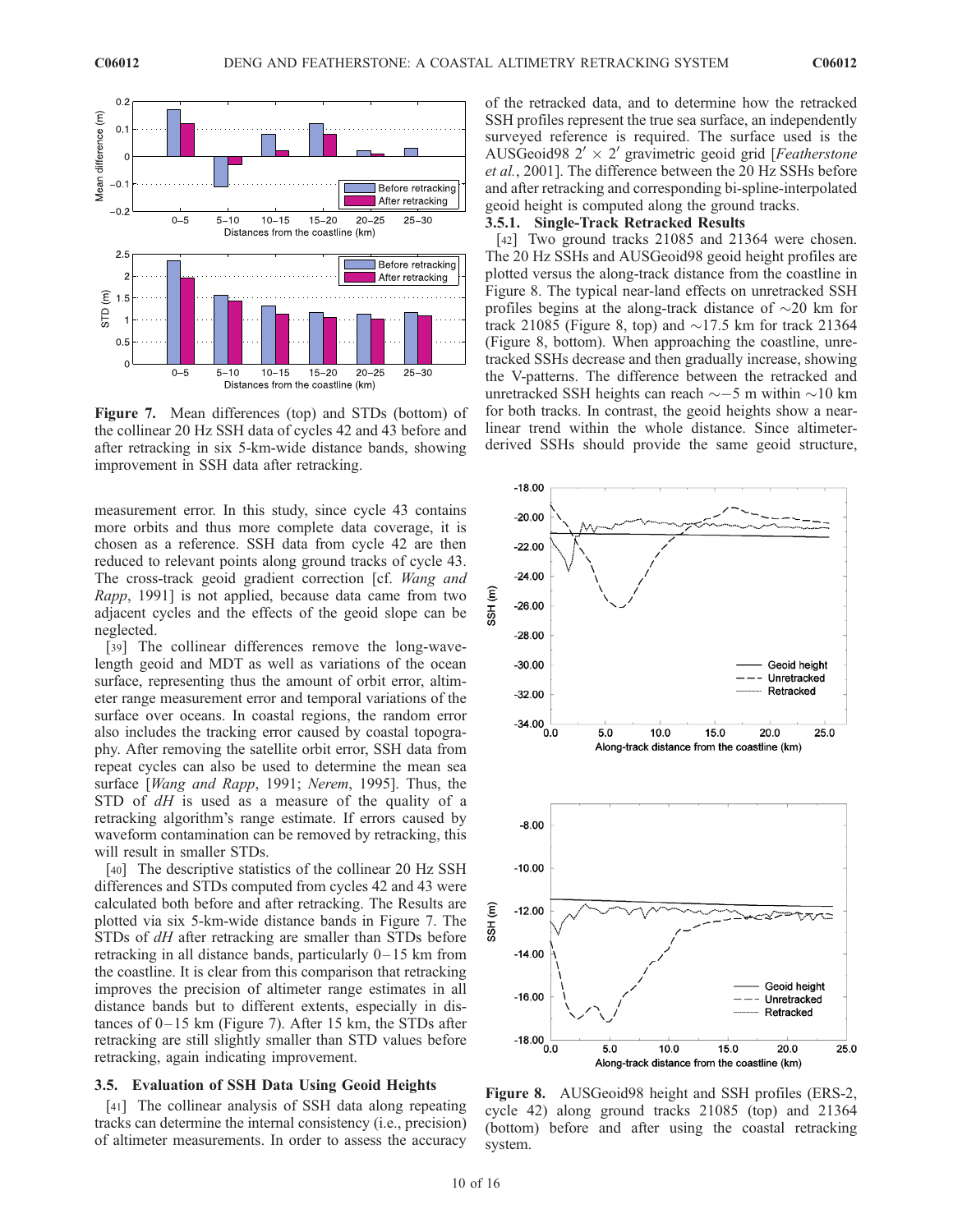

Figure 9. Mean (top) and STDs (bottom) of differences between AUSGeoid98 geoid heights and SSH data before and after retracking in six 5 km wide distance bands (cycle 42).

but different noise components from observations, such large differences with respect to the geoid clearly shows the general waveform contamination problem that exists in the untracked SSH data.

[43] In addition, according to the shape of the unretracked SSH profiles, the along-track SSH and corresponding geoid gradients were computed. The results from track 21085 (Figure 8, top) show that along-track AUSGeoid98 geoid gradients are small, from 9.2 to 10.9 ppm (mm/km) when the ground track is  $0-7.5$  km and  $7.6-19.5$  km from the coastline. For the same distances, unretracked-SSH gradients are  $975.6$  ppm and  $-509.2$  ppm. Since the maximum geoid gradient is  $\sim$ 150 ppm in Australia [cf. *Friedlieb et al.*, 1997; Featherstone et al., 2001], such SSH gradients are unrealistic and thus due to onboard tracking algorithm errors. Beyond 19.5 km from the coastline, AUSGeoid98 and unretracked-SSH gradients show commensurately small values of 12.5 ppm and  $-6.4$  ppm. For track 21364 (Figure 8, bottom), unretracked-SSH gradients are of 803.3 ppm and  $-363.8$  ppm. The relative SSH gradients decrease to  $\sim$ 16.0 ppm after retracking for both tracks. Together, these results suggest as well that unretracked SSHs are in error within an along-track distance of  $0-19.5$  km from the coastline for tracks 21085 and 21364.

[44] Our retracking system, comprising several retrackers, can improve the SSH profile shoreward several kilometers, say  $\sim$ 10–15 km from the coastline in Figure 8. Comparing the SSH profiles before and after retracking in Figure 8, the SSH profiles after retracking show a good agreement with the geoid-height profile from  $\sim$ 2.5 km to  $\sim$ 25 km. However, it is important to note that the retracked SSH profiles cannot be completely closed to the coastline, where the land returns dominate the waveforms. In the case of tracks 21085 and 21364, SSHs to a distance of  $\sim$ 2.5 km still cannot be recovered by retracking.

[45] It is also apparent from Figure 8 that the retracking has added some noise. These might be caused, firstly, by the

shorter wavelength signal, which suggests that onboard tracking algorithm cannot follow temporal variations of the scattering surface; secondly, by unmodeled non-linear parameters that are neglected in this study (e.g., the skewness). Thus, a low-pass filtering procedure is still essential when using 20 Hz SSH data after retracking for the geophysical application in coastal regions. Alternatively, multiple collinear tracks can be stacked.

# 3.5.2. Two Cycles of Waveform Retracking Results

[46] For convenience of comparison, the mean and STD of the differences have been plotted via six 5-km-wide distance bands in Figure 9 for cycle 42 and Figure 10 for cycle 43. The STDs are large for both SSH data before and after retracking (Figures 9 and 10). This may be due to the temporal variations of the ocean surface, MDT included in the SSHs, and other incorrect corrections, such as ocean tides and wet tropospheric range corrections. Nevertheless, the retracked SSH data show a better precision than the unretracked data.

[47] For both cycles, our results show that both the mean and STD decrease when using retracked SSH data. The values of STD after retracking drop to  $\sim$ 1 m when the distance to the coastline is >10 km for cycle 42 (Figure 9) and >5 km for cycle 43 (Figure 10). The STD before retracking drops to  $\leq \sim 1$  m only when the distance to the coastline is >20 km for both cycles. The significant improvement occurs in distances 0– 15 km from the coastline. Beyond 15 km, though not statistically significant, there is still a decrease in the STD after retracking.

[48] These results indicate that the retracked SSH is more accurate in coastal regions beyond  $\sim$ 5 km in general, while unretracked SSH data only a similar accuracy beyond 15– 20 km. As such, retracked SSHs in coastal regions can be used to compute near-coastal geoidal undulations, coastal ocean circulation, gravity anomalies and ocean tides. Also results from Figures 9 and 10 show smaller STDs in all distance bands, implying that waveform retracking also has



Figure 10. Mean (top) and STDs (bottom) of differences between AUSGeoid98 geoid heights and SSH data before and after retracking in six 5 km wide distance bands (cycle 43).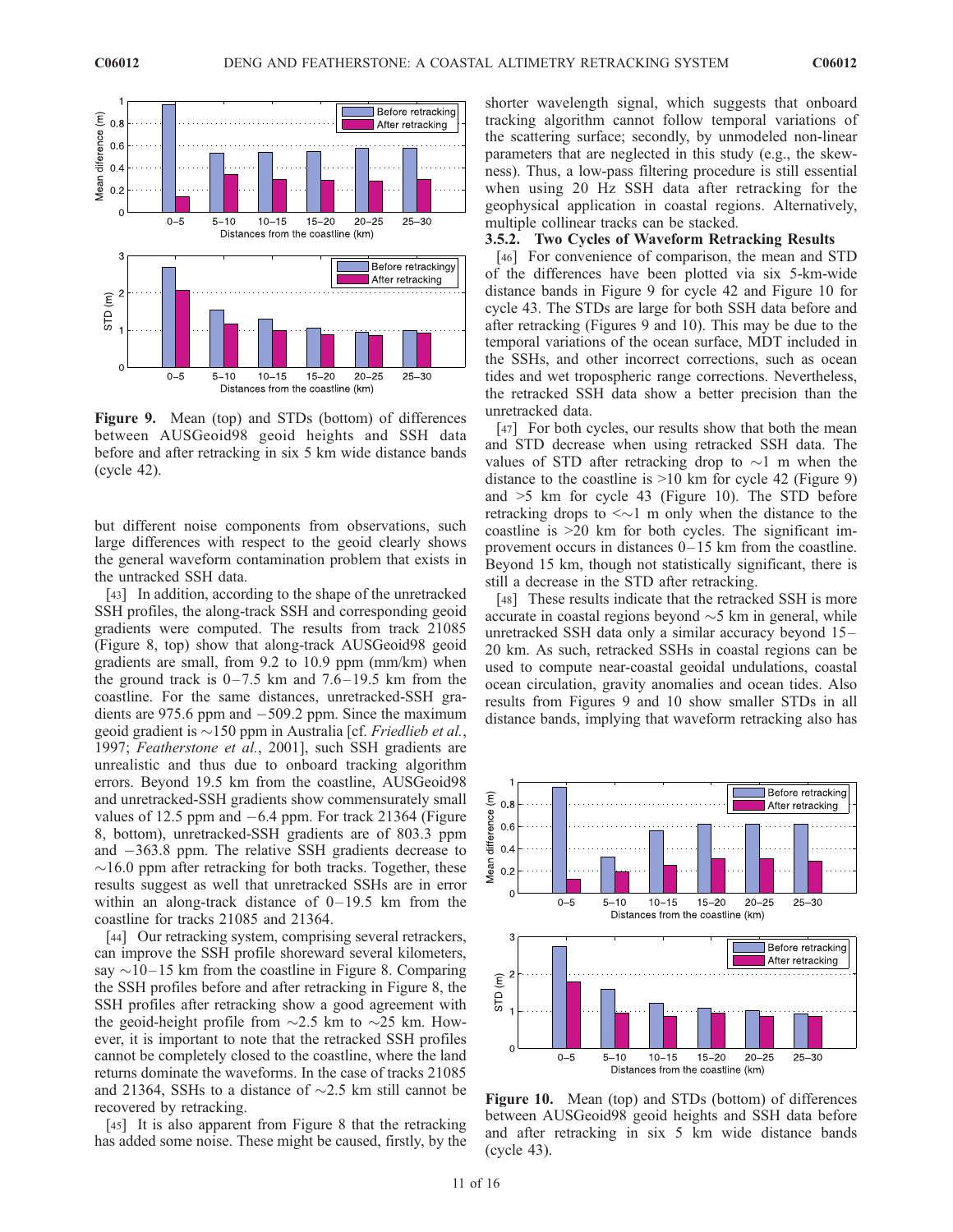the potential to improve SSHs beyond 30 km from the coastline and over open oceans.

# 4. Discussion and Conclusions

[49] In an effort to improve altimeter-derived SSH results in the well-known problematic coastal regions, this study has developed and tested a coastal retracking system to reprocess satellite radar altimeter waveform data for extracting improved SSH data sets in coastal regions. Investigations of waveform characteristics demonstrate that diverse waveform shapes exist around the Australian coast, and the retracking of 20 Hz waveform data can effectively remove most errors caused by coastal sea states and land-contamination. The development of the coastal retracking system includes design and investigation of algorithms, selection of threshold levels, estimation of biases among different retrackers, as well as the tests on the effectiveness of the system. Two cycles (43 and 44) of ERS-2 20 Hz waveform data within 350 km from the Australian coast have been used for implementation of the system. The AUSGeoid98 model is used as a quasi-independent ground truth for some of the comparisons.

[50] Selection of the threshold retracking level was performed by comparing AUSGeoid98 ''ground truth'' with the SSH data before and after threshold retracking, in ten  $15^{\circ} \times 15^{\circ}$  sub-areas and two 5-km-wide distance bands around Australia. Our results confirm that the 50% threshold level is the best for open-ocean waveform, but is not an appropriate level for contaminated coastal waveforms. Instead, a varying threshold level, which is drops to 30% for some waveforms, gives a good agreement between the retracked SSH data and AusGeoid98. This value also agrees with that used by *Brooks et al.* [1997].

[51] Biases exit among retracked SSH data from different retracking algorithms. Biases have been analyzed and estimated by retracking ocean waveforms using two cycles of ERS-2 data. The bias between the SSH data retracked by the ocean and 5-parameter fitting algorithms is  $-0.85 \pm 0.85$ 1.35 cm, which is not statistically significant. However, the bias between the 50%-threshold-retracked SSH data and the fitting algorithms (ocean and 5-parameter) is significant at  $+56.35 \pm 5.84$  cm, which suggest that this bias must be estimated and applied to the data to obtain consistent results after retracking.

[52] Our waveform classification shows that  $\sim 80\%$  of contaminated waveforms in coastal regions present an ocean-like shape, but other shapes are found much closer to the coastline from this data set  $(1.73-3.12 \text{ km})$  on average), in particular high-peaked waveforms (1.73 km from the coastline on average). The waveforms show different percentages when using different retrackers as a function of the sub-area along ground tracks. Retracking in Australian coastal regions shows that  $\sim 80\% - 96\%$  of waveforms can be retracked using a least squares iterative fitting algorithm, while  $\sim$ 4% – 17% of waveforms have to be retracked by the threshold algorithm.

[53] Of these waveforms retracked by fitting algorithms,  $\sim$ 98% are fitted using the ocean model (or the 5-parameter model with a linear trailing edge) and the rest are fitted by the 5-parameter model with an exponential trailing edge and the 9-parameter model with either a linear trailing edge or an exponential trailing edge. This indicates that most waveforms in Australian coastal regions are mainly dominated by returns from a single scattering surface. It was also found that the need to use the threshold retracker decreases with increasing offshore distance (35% of waveforms within  $0-5$ km to  $4\%$  of waveforms within  $5-10$  km). Beyond 10 km, only 2% of waveforms are threshold retracked, indicating that the method developed to categorize coastal waveforms is effective.

[54] When comparing AUSGeoid98 with SSH data in Australian coastal regions, single-track comparisons show that the SSH gradients in the vicinity of the land before retracking are large, varying from  $\sim$ 363.8 –  $\sim$  – 975.6 mm/km over along-track distances of 4.7–19.5 km, which is much larger than the maximum geoid gradient value of  $\sim$ 150 mm/km in Australia. After retracking, the SSH gradients decrease by  $\sim$ 16.0 mm/km, agreeing well with the geoid gradient over the same distance. This quasi-independent validation, though ignoring DMT, strongly indicates that retracking improves the altimeter-derived SSH in coastal regions.

[55] In general, our coastal waveform retracking system has substantially improved and extended altimeter-derived SSHs  $\sim$ 10–15 km shoreward in Australian coastal regions compared with unretracked SSH data, using AUSGeoid98 as a quasi-independent reference. As such, the altimeterderived SSH profiles are now believed to be more accurate beyond  $\sim$  5 km from the Australian coastline.

[56] These improved SSHs also show the same precision as those over open oceans, thus indicating a great potential to apply them to geodetic applications (e.g., tide determination) in coastal regions. However, SSH profiles  $0-2.5$  km from the coastline still cannot be recovered by the waveform retracking procedure at the same level of precision. This is attributed to a combination of severe contamination from land and inland water returns, the rougher sea states, as well as incorrect geophysical corrections in these near land areas.

[57] The improvement of the altimeter SSH in Australian coastal waters has demonstrated that our coastal waveform retracking system has the potential to be applied to other coastal regions, as well as to other satellite altimeter waveform data sets (e.g., Jason-1, Envisat and GFO). Higher accuracy of altimeter measurements in coastal regions will help realize a more complete coverage of altimetry missions for various scientific studies.

# Appendix A: Algorithms Used in the Coastal Waveform Retracking System

#### A1. Ocean Model

[58] Following *Brown* [1977], the time series of the mean returned power waveform  $P(t)$  measured by a satellite altimeter is analytically expressed in the time domain as [e.g., Hayne, 1980; Rodriguez, 1988; Rodriguez and Chapman, 1989; Amarouche et al., 2004]

$$
P(t) = P_N + \frac{1}{2}A \left[ erf\left(\frac{\tau}{\sqrt{2}}\right) + 1 \right] exp\left[ -d\left(\tau + \frac{d}{2}\right) \right]
$$
 (A1)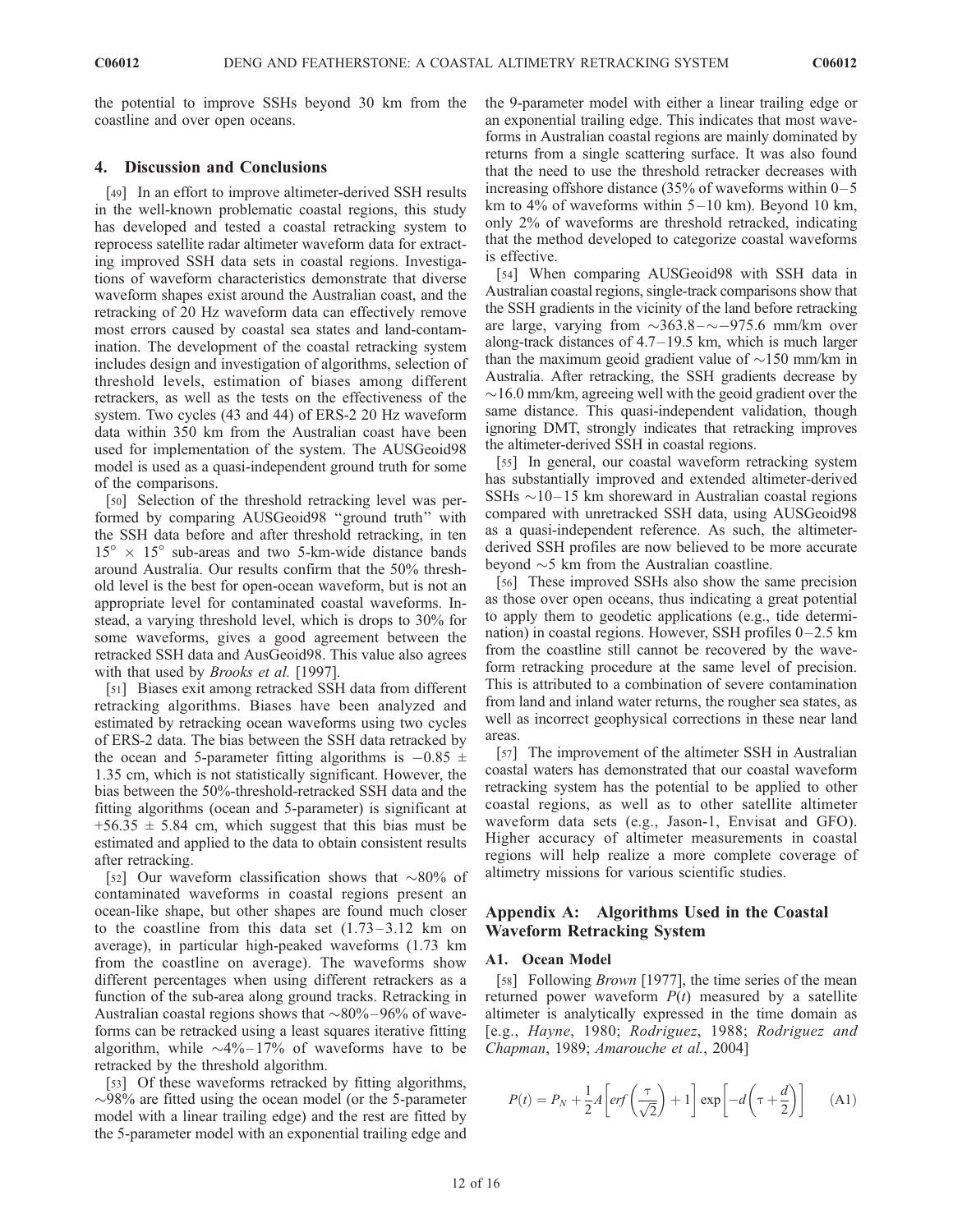where A is an amplitude scaling term,  $P_N$  is the altimeter's thermal noise, and

$$
\tau = \frac{t - t_0}{\sigma} - d \tag{A2}
$$

$$
d = \left(\alpha - \frac{\beta^2}{4}\right)\sigma\tag{A3}
$$

where t is the time measured at the satellite such that  $t = t_0$ corresponds to the range to the instantaneous sea level (averaged over the footprint) at nadir,  $\sigma$  is the waveform rise-time (i.e., the information relative to the sea surface roughness through the SWH), and

$$
\alpha = \frac{4c}{\gamma h} \frac{1}{(1 + h/R)} \cos(2\xi)
$$
 (A4)

$$
\beta = \frac{4}{\gamma} \left( \frac{c}{h} \frac{1}{(1 + h/R)} \right)^{1/2} \sin(2\xi)
$$
 (A5)

where  $R \approx 6371005$  m is the spherical radius of the Earth [*Moritz*, 1980], *h* is the satellite altitude above the reference ellipsoid,  $\gamma$  is a function of the antenna beam-width parameter  $\theta$  defined by *Brown* [1977], and  $\xi$  is the offnadir angle.

[59] The retracking process estimates five parameters of  $P_N$ , A,  $t_0$ ,  $\sigma$  and  $\xi$ . These estimates are performed making the measured waveform coincide with equation (A1) according to the iterative least squares fitting procedure.

#### A2. Threshold Retracking

[60] The empirical method of threshold retracking is based upon the dimensions of a rectangle about the amplitude  $(A)$ , width  $(W)$ , and center of gravity  $(COG)$  defined and computed using the off-center of gravity (OCOG) retracking method [e.g., Wingham et al., 1986; Partington et al., 1991; Davis, 1995]. The OCOG defines that the area of the rectangle equals that of the waveform, and the height of the COG is a half of the amplitude of the waveform. To reduce the effect of low-amplitude samples in front of the leading edge, the squares of the sample values are used in the computation. The equations used to compute  $A$ ,  $W$  and COG are given in Deng et al. [2002].

[61] The threshold value is then referenced to the amplitude [e.g., Bamber, 1994] or the maximum waveform sample [e.g., Zwally et al., 1990; Davis, 1997] estimate of the rectangle at 25%, 50%, or 75% of the waveform amplitude. The selection of an optimum threshold level is critical, because the range is determined from it. The retracking gate estimate is determined by linearly interpolating between adjacent samples of a threshold crossing at steep part of the leading edge of the waveform. This algorithm maintains the same advantages as the OCOG, but it can determine a more accurate tracking gate position than the OCOG [Partington et al., 1991]. A disadvantage is that, like the OCOG method, it is not based on a physical model.

## A3. B-Parameter Retracking

[62] *Martin et al.* [1983] develope the first retracking algorithm for processing altimeter return waveforms over continental ice sheets. This algorithm fits a 5- or 9-parameter function to the waveform reflected from one or two scattering surfaces over ice sheets. It is also known as  $\beta$ parameter retracking or the NASA algorithm [e.g., Davis, 1995]. The general function fitting the radar returns is [Martin et al., 1983; Zwally et al., 1990]:

$$
y(t) = \beta_1 + \sum_{i=1}^{n} \beta_{2i} (1 + \beta_{5i} Q_i) P\left(\frac{t - \beta_{3i}}{\beta_{4i}}\right)
$$
 (A6)

where

$$
Q_i = \begin{cases} 0 & \text{for } t < \beta_{3i} + 0.5\beta_{4i} \\ t - (\beta_{3i} + 0.5\beta_{4i}) & \text{for } t \ge \beta_{3i} + 0.5\beta_{4i} \end{cases}
$$
(A7)

$$
P(x) = \int_{-\infty}^{x} \frac{1}{\sqrt{2\pi}} \exp\left(\frac{-q^2}{2}\right) dq
$$
 (A8)

where  $n = 1$  or 2 is the number of the ramp in the waveform that corresponds to single- or double-reflecting surfaces, respectively. Double ramps indicate that two distinct, nearly equidistant surfaces are tracked. The unknown parameters are the thermal noise level  $\beta_1$ , amplitude  $\beta_{2i}$ , mid-point(s) on the leading edge of the waveform  $\beta_{3i}$ , the waveform risetime  $\beta_{4i}$ , and the slope of the trailing edge  $\beta_{5i}$ . When  $i = 1$  in equation (A6), the corresponding function is 5-parameter model.

[63] When the linear trailing edge is replaced by an exponential decay term [cf. Zwally et al., 1990], equation (A6) is adapted to give

$$
y(t) = \beta_1 + \sum_{i=1}^{n} \beta_{2i} \exp(-\beta_{5i} Q_i) P\left(\frac{t - \beta_{3i}}{\beta_{4i}}\right)
$$
 (A9)

where

$$
Q_i = \begin{cases} 0 & \text{for } t < \beta_{3i} - 2\beta_{4i} \\ t - (\beta_{3i} + 0.5\beta_{4i}) & \text{for } t \ge \beta_{3i} - 2\beta_{4i} \end{cases}
$$
(A10)

This function can be used to fit the waveform with a fastdecaying trailing edge, which is caused by beam attenuation. It simulates the antennae attenuation as the pulse expands on the surface beyond the pulse-limited footprint.

# Appendix B: Comparison Between Ocean and 5-Parameter Models

[64] Both the ocean (equation (A1)) and 5-parameter models (equations  $(A6)$  and  $(A9)$ ) are based upon the *Brown* [1977] model. Comparison between them will give qualitative guidance to selecting an adequate fitting function for coastal retracking. In the trailing edge, the normal probability distribution  $P(x)$  (or the erf function) is equal to unity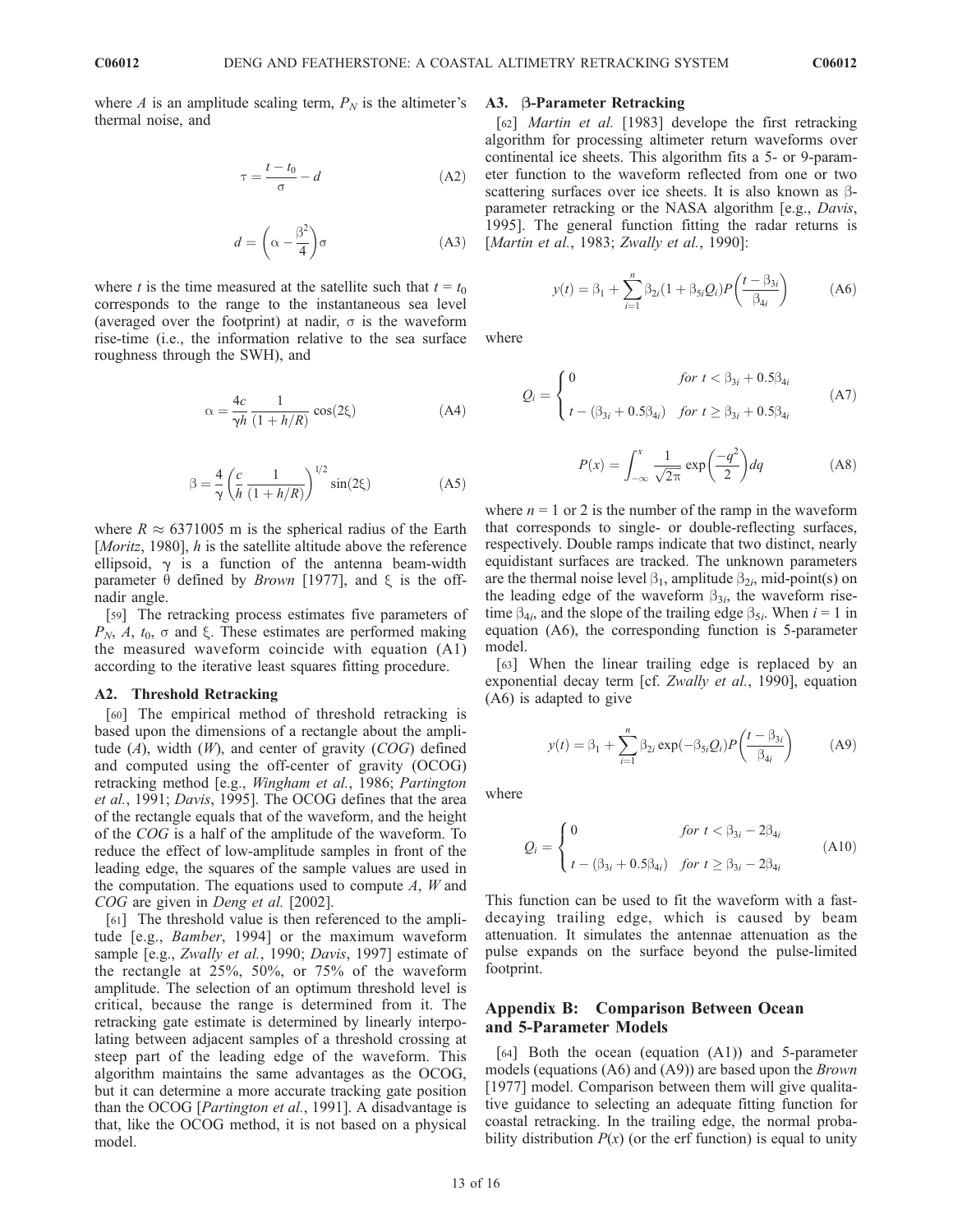

Figure B1. Effect of the off-nadir angle on the amplitude, leading edge, and especially the slope of the trailing edge, waveforms modeled by the ocean model (SWH  $=$  4 m). Values of the off nadir angle are shown on the figure (in degrees).

for SWHs < 10 m. Thus, in this region, equations (A1), (A6), and (A9) can be written as  $P_t(t)$ ,  $y_t(t)$ , and  $y_{te}(t)$ 

$$
\ln(P_t(t) - P_N) = \left[ \ln(A) + \frac{d}{\sigma} t_0 - \frac{d^2}{2} \right] - \frac{d}{\sigma} t \tag{B1}
$$

$$
y_t(t) = \beta_1 + \beta_{21}(1 + \beta_{51}Q_1)
$$
 (B2)

and

$$
\ln(y_{te}(t) - \beta_{e1}) = \ln(\beta_{e21}) - \beta_{e51}Q_1
$$
 (B3)

where  $d/\sigma$ ,  $\beta_{51}$  and  $\beta_{e51}$  are the slope of the waveform trailing edge related to fitting functions.

[65] According to equation (A3), the slope  $(d/\sigma)$  of the trailing edge in the ocean model is related to the physical



Figure B2. Effect of the parameter  $\beta_{51}$  on the waveform trailing edge's slope and amplitude, waveforms modeled by the 5-parameter function (linear trailing edge,  $\beta_{21} = 500$  counts). Values of  $\beta_{51}$  are shown on the figure.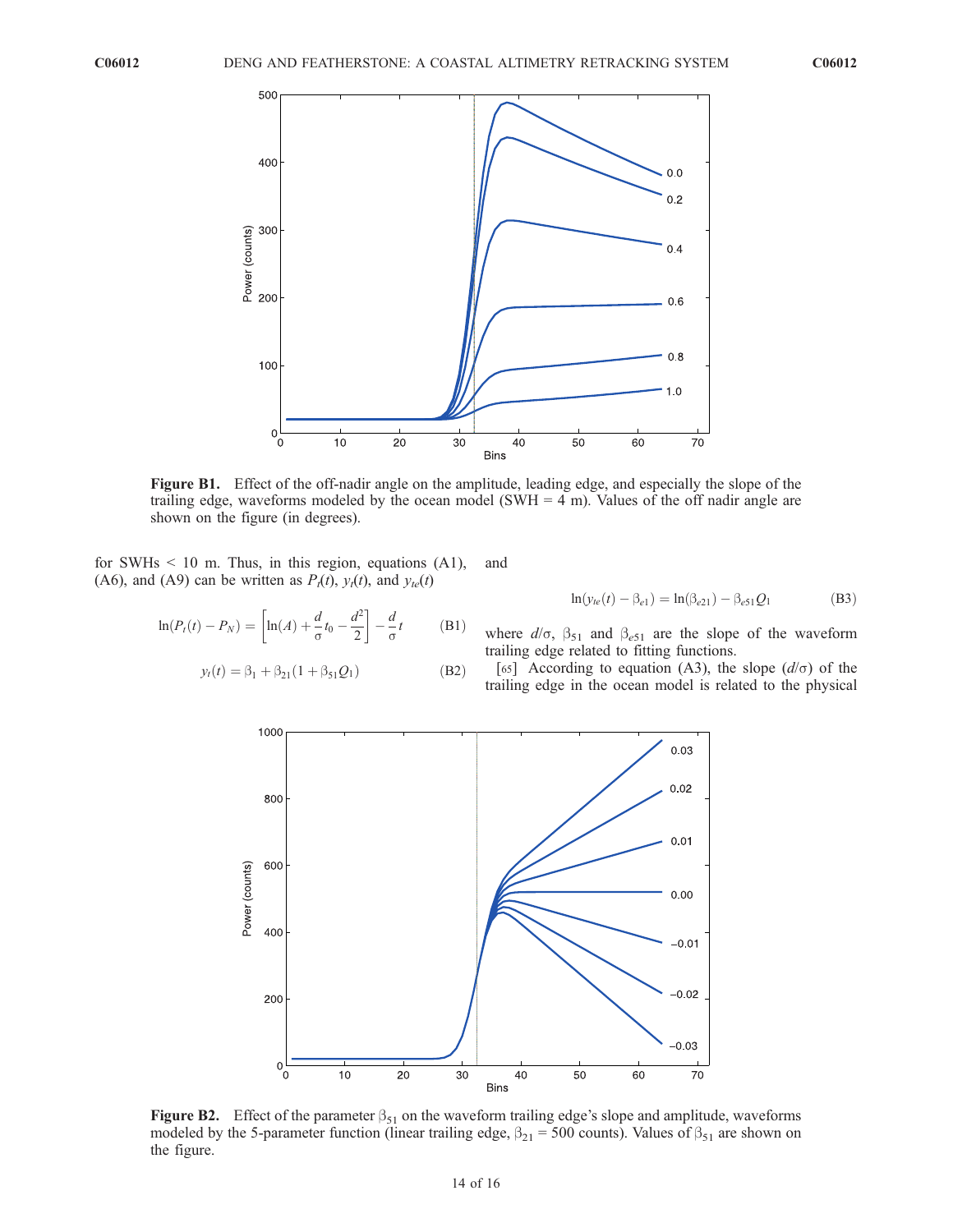

**Figure B3.** Effect of the parameter  $\beta_{e51}$  on the waveform trailing edge's slope and amplitude, waveforms modeled by the 5-parameter function (exponential decayed trailing edge,  $\beta_{e21} = 500$  counts). Values of  $\beta_{e51}$  are shown on the figure.

parameters of the antenna gain pattern, the Earth's radius and the off-nadir angle  $\xi$ . Of these parameters,  $\xi$  is important because it affects the slope of the trailing edge (Figure B1). From Figure B1,  $\xi$  changes not only the slope of the trailing edge, but also the slope of the leading edge. The slope of the leading edge decreases with increasing  $\xi$ , while the slope of the trailing edge increases with increasing x. However, the location (or range to the instantaneous sea surface averaged over the footprint) of the mid-point on the leading edge does not change with varying  $\xi$ .

[66] The amplitude of the waveform is also affected (Figure B1), where the maximum power in the range window is  $A = \sim 500$  counts when  $\xi = 0.0^{\circ}$ . Since  $\xi$  changes the decay of the trailing edge, it will affect the value of the automatic gain control (AGC) gate, and hence the AGCscaling of the waveform. Also from Figure B1, the slope of the trailing edge changes approximately linearly with  $\xi$ . The trailing edge's slope changes its direction at  $\xi \approx 0.6^{\circ}$ (Figure B1). The reason is as the surface slope increases from zero, the pulse-limited footprint moves from the centre of the beam, and the leading edge and amplitude are attenuated by the antenna gain function. At steeper angles  $(\xi > 1^{\circ})$ , the attenuation becomes so great that the AGC loop can no longer compensate the loss in signal strength and loss of tracking occurs [e.g., Martin et al., 1983; Barrick and Lipa, 1985].

[67] The effect of  $\beta_{51}$  and  $\beta_{e51}$  on the waveform using the 5-parameter function is shown in Figure B2 (linear trailing edge and  $\beta_{21}$  = 500 counts) and Figure B3 (exponential decayed trailing edge and  $\beta_{e21} = 500$  counts), respectively. Values of  $\beta_{51}$  and  $\beta_{e51}$  (-0.03 – 0.03) are chosen so that waveforms modeled by the 5-parameter function are comparable to those modeled by the ocean model (Figure B1). Two effects are evident. The values of  $\beta_{51}$  and  $\beta_{e51}$  affect both the amplitude and slope of the trailing edge. From Figure B2, the power and slope of the linear trailing edge increase as the value of  $\beta_{51}$  changes from  $-0.03$  to 0.03. The maximum power is  $\sim$ 900 counts when  $\beta_{51} = 0.03$ . On the other hand, both the power and exponential decayed slope of the trailing edge decrease with increasing  $\beta_{e51}$ (Figure B3). The maximum power can be up to  $\sim$ 1500 counts when  $\beta_{e51} = 0.03$ , which is the largest power among Figures B1, B2, and B3. Similarly to the ocean model, the position of the mid-point on the leading edge is not influenced by variations of the slope in the trailing edge, though  $\beta_{e51}$  slightly changes the slope of the leading edge. Both trailing edges change their directions after  $\beta_{51} = 0.0$  or  $\beta_{e51} = 0.0.$ 

[68] By comparison of results in Figures B1, B2, and B3, it is evident that different models have different slopes of the trailing edge. The results in Figure B2 are common with Figure B1, where the trailing edge region is nearly linear. The slope of the trailing edge in Figures B2 and B3 can vary to a greater extent than the slope of the ocean model (Figure B1). This makes it possible for the 5-parameter model to fit more complex waveforms over non-open-ocean surfaces. However, it can be seen that the slope of the trailing edge from the 5-parameter model (equations (B2) or (B3)) depends only on a non-physical (or empirical) parameter,  $\beta_{51}$  (or  $\beta_{e51}$ ) rather than the antenna off-nadir angle  $\xi$  (equation (B1)). It can thus be concluded that the 5parameter model is derived from ocean model (equation (A1)) or the Brown [1977] model.

[69] Acknowledgments. Curtin University of Technology International Postgraduate Research and Postgraduate Scholarships funded this research. We thank the European Space Agency (ESA) for providing the ERS-1 waveform data. We thank Phillipa Berry (De Montfort University, UK), Cheinway Hwang (National Chiao Tung University, Taiwan), Jon